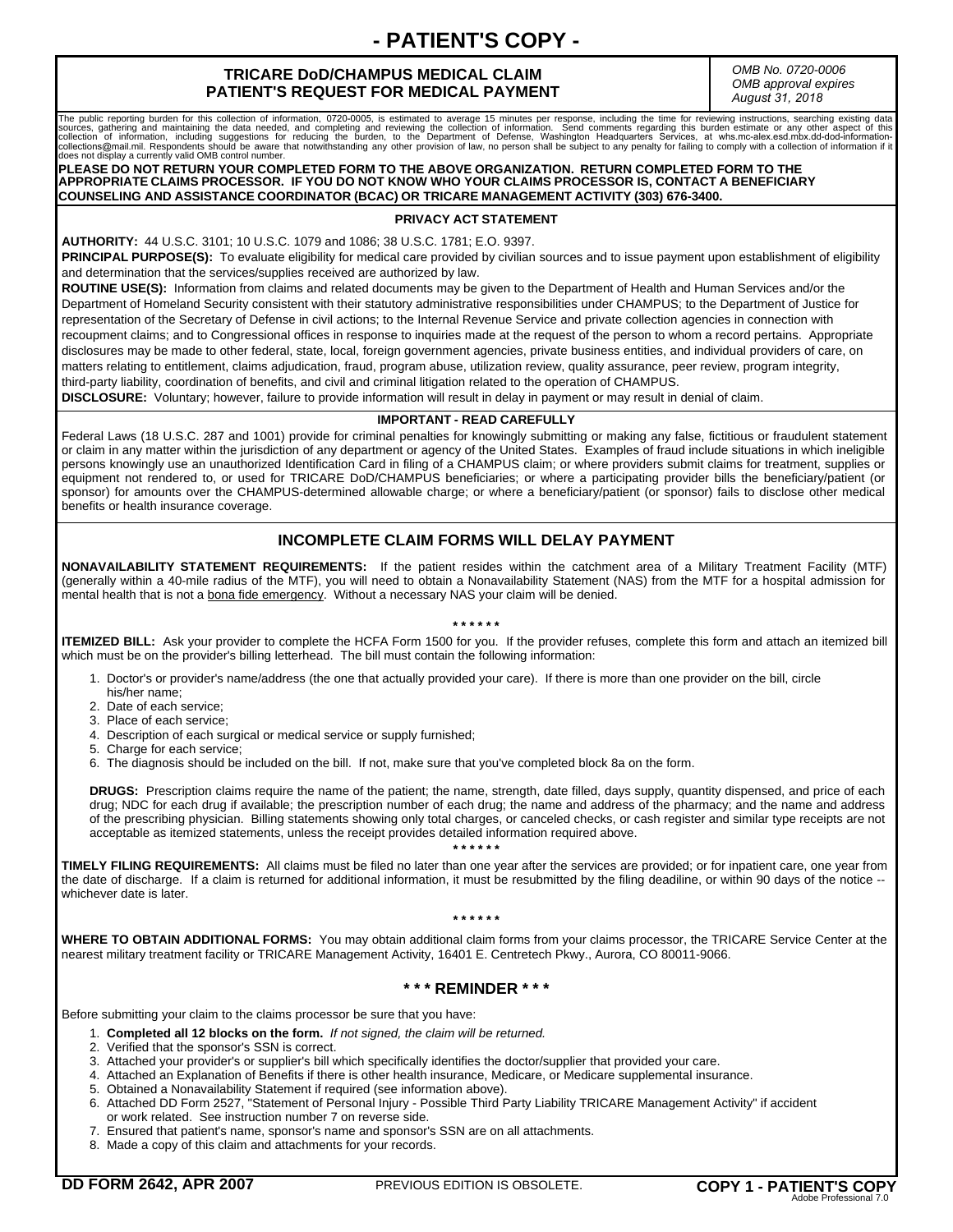# **- PATIENT'S COPY -**

| 1. PATIENT'S NAME (Last, First, Middle Initial)                                                                                                                                                                                                                                                                                                  |                                                                                                                  |                                                                                   |                                                                                                                                                                                                |                                                  | 2. PATIENT'S TELEPHONE NUMBER (Include Area Code)                                                                                                               |                   |                         |                                             |                         |                                  |  |  |
|--------------------------------------------------------------------------------------------------------------------------------------------------------------------------------------------------------------------------------------------------------------------------------------------------------------------------------------------------|------------------------------------------------------------------------------------------------------------------|-----------------------------------------------------------------------------------|------------------------------------------------------------------------------------------------------------------------------------------------------------------------------------------------|--------------------------------------------------|-----------------------------------------------------------------------------------------------------------------------------------------------------------------|-------------------|-------------------------|---------------------------------------------|-------------------------|----------------------------------|--|--|
|                                                                                                                                                                                                                                                                                                                                                  |                                                                                                                  |                                                                                   |                                                                                                                                                                                                |                                                  | DAYTIME (                                                                                                                                                       |                   |                         |                                             |                         |                                  |  |  |
|                                                                                                                                                                                                                                                                                                                                                  |                                                                                                                  |                                                                                   |                                                                                                                                                                                                |                                                  | EVENING (                                                                                                                                                       |                   |                         |                                             |                         |                                  |  |  |
| 3. PATIENT'S ADDRESS (Street, Apt. No., City, State, and ZIP Code)                                                                                                                                                                                                                                                                               |                                                                                                                  |                                                                                   |                                                                                                                                                                                                |                                                  | 4. PATIENT'S RELATIONSHIP TO SPONSOR (X one)                                                                                                                    |                   |                         |                                             |                         |                                  |  |  |
|                                                                                                                                                                                                                                                                                                                                                  |                                                                                                                  |                                                                                   |                                                                                                                                                                                                |                                                  | <b>SELF</b>                                                                                                                                                     |                   |                         | <b>STEPCHILD</b>                            |                         |                                  |  |  |
|                                                                                                                                                                                                                                                                                                                                                  |                                                                                                                  |                                                                                   |                                                                                                                                                                                                |                                                  | <b>SPOUSE</b>                                                                                                                                                   |                   |                         | <b>FORMER SPOUSE</b>                        |                         |                                  |  |  |
|                                                                                                                                                                                                                                                                                                                                                  |                                                                                                                  |                                                                                   |                                                                                                                                                                                                |                                                  | NATURAL OR ADOPTED CHILD                                                                                                                                        |                   |                         | OTHER (Specify)                             |                         |                                  |  |  |
| (YYYYMMDD)                                                                                                                                                                                                                                                                                                                                       | 5. PATIENT'S DATE OF BIRTH                                                                                       | <b>6. PATIENT'S SEX</b><br>$(X \text{ one})$                                      |                                                                                                                                                                                                | 7. IS PATIENT'S CONDITION (X both if applicable) |                                                                                                                                                                 |                   |                         |                                             |                         |                                  |  |  |
|                                                                                                                                                                                                                                                                                                                                                  |                                                                                                                  |                                                                                   | <b>ACCIDENT RELATED?</b>                                                                                                                                                                       |                                                  |                                                                                                                                                                 |                   | <b>YES</b><br><b>NO</b> |                                             |                         |                                  |  |  |
|                                                                                                                                                                                                                                                                                                                                                  |                                                                                                                  | <b>MALE</b>                                                                       | <b>FEMALE</b>                                                                                                                                                                                  |                                                  | <b>WORK RELATED?</b>                                                                                                                                            | <b>YES</b><br>NO. |                         |                                             |                         |                                  |  |  |
|                                                                                                                                                                                                                                                                                                                                                  |                                                                                                                  |                                                                                   | 8a. DESCRIBE CONDITION FOR WHICH THE PATIENT RECEIVED TREATMENT, SUPPLIES OR<br>8b. WAS PATIENT'S CARE (X one)<br>MEDICATION. IF AN INJURY, NOTE HOW IT HAPPENED. REFER TO INSTRUCTIONS BELOW. |                                                  |                                                                                                                                                                 |                   |                         |                                             |                         |                                  |  |  |
|                                                                                                                                                                                                                                                                                                                                                  |                                                                                                                  |                                                                                   |                                                                                                                                                                                                |                                                  | INPATIENT?                                                                                                                                                      |                   |                         |                                             | PHARMACY?               |                                  |  |  |
|                                                                                                                                                                                                                                                                                                                                                  |                                                                                                                  |                                                                                   |                                                                                                                                                                                                |                                                  |                                                                                                                                                                 |                   |                         | <b>OUTPATIENT?</b>                          |                         |                                  |  |  |
|                                                                                                                                                                                                                                                                                                                                                  | 9. SPONSOR'S OR FORMER SPOUSE'S NAME (Last, First, Middle                                                        |                                                                                   |                                                                                                                                                                                                |                                                  | DAY SURGERY?<br>10. SPONSOR'S OR FORMER SPOUSE'S SOCIAL SECURITY NUMBER                                                                                         |                   |                         |                                             |                         |                                  |  |  |
| Initial)                                                                                                                                                                                                                                                                                                                                         |                                                                                                                  |                                                                                   |                                                                                                                                                                                                |                                                  |                                                                                                                                                                 |                   |                         |                                             |                         |                                  |  |  |
|                                                                                                                                                                                                                                                                                                                                                  | <b>11. OTHER HEALTH INSURANCE COVERAGE</b>                                                                       |                                                                                   |                                                                                                                                                                                                |                                                  |                                                                                                                                                                 |                   |                         |                                             |                         |                                  |  |  |
|                                                                                                                                                                                                                                                                                                                                                  |                                                                                                                  |                                                                                   |                                                                                                                                                                                                |                                                  | a. Is patient covered by any other health insurance plan or program to include health coverage available through other family members?                          |                   |                         |                                             |                         | <b>YES</b>                       |  |  |
|                                                                                                                                                                                                                                                                                                                                                  |                                                                                                                  |                                                                                   |                                                                                                                                                                                                |                                                  | If yes, check the "Yes" block and complete blocks 11 and 12 (see instructions below). If no, you must check the "No" block and                                  |                   |                         |                                             |                         |                                  |  |  |
|                                                                                                                                                                                                                                                                                                                                                  |                                                                                                                  |                                                                                   |                                                                                                                                                                                                |                                                  | complete block 12. Do not provide TRICARE/CHAMPUS supplemental insurance information, but do report Medicare supplements.                                       |                   |                         |                                             |                         | <b>NO</b>                        |  |  |
|                                                                                                                                                                                                                                                                                                                                                  | b. TYPE OF COVERAGE (Check all that apply)                                                                       |                                                                                   |                                                                                                                                                                                                |                                                  |                                                                                                                                                                 |                   |                         |                                             |                         |                                  |  |  |
|                                                                                                                                                                                                                                                                                                                                                  | (1) EMPLOYMENT (Group)                                                                                           | (3) MEDICARE                                                                      |                                                                                                                                                                                                |                                                  | (5) MEDICARE SUPPLEMENTAL INSURANCE                                                                                                                             |                   |                         |                                             |                         | (7) OTHER (Specify)              |  |  |
|                                                                                                                                                                                                                                                                                                                                                  | (2) PRIVATE (Non-Group)                                                                                          | (4) STUDENT PLAN                                                                  |                                                                                                                                                                                                |                                                  | (6) PRESCRIPTION DISCOUNT PLAN                                                                                                                                  |                   |                         |                                             |                         |                                  |  |  |
|                                                                                                                                                                                                                                                                                                                                                  | c. NAME AND ADDRESS OF OTHER HEALTH INSURANCE                                                                    |                                                                                   |                                                                                                                                                                                                |                                                  | d. INSURANCE IDENTIFICATION                                                                                                                                     |                   |                         | e. INSURANCE<br><b>EFFECTIVE DATE</b>       |                         | f. DRUG                          |  |  |
|                                                                                                                                                                                                                                                                                                                                                  | (Street, City, State, and ZIP Code)                                                                              |                                                                                   |                                                                                                                                                                                                |                                                  | <b>NUMBER</b>                                                                                                                                                   |                   |                         | (YYYYMMDD)                                  |                         | COVERAGE?                        |  |  |
| <b>INSURANCE</b>                                                                                                                                                                                                                                                                                                                                 |                                                                                                                  |                                                                                   |                                                                                                                                                                                                |                                                  |                                                                                                                                                                 |                   |                         |                                             |                         | <b>YES</b>                       |  |  |
|                                                                                                                                                                                                                                                                                                                                                  |                                                                                                                  |                                                                                   |                                                                                                                                                                                                |                                                  |                                                                                                                                                                 |                   |                         |                                             |                         |                                  |  |  |
| 1                                                                                                                                                                                                                                                                                                                                                |                                                                                                                  |                                                                                   |                                                                                                                                                                                                |                                                  |                                                                                                                                                                 |                   |                         |                                             |                         | NO.                              |  |  |
| <b>INSURANCE</b>                                                                                                                                                                                                                                                                                                                                 |                                                                                                                  |                                                                                   |                                                                                                                                                                                                |                                                  |                                                                                                                                                                 |                   |                         |                                             |                         | YES                              |  |  |
| $\mathbf{2}$                                                                                                                                                                                                                                                                                                                                     |                                                                                                                  |                                                                                   |                                                                                                                                                                                                |                                                  |                                                                                                                                                                 |                   |                         |                                             |                         | <b>NO</b>                        |  |  |
|                                                                                                                                                                                                                                                                                                                                                  |                                                                                                                  |                                                                                   |                                                                                                                                                                                                |                                                  | REMINDER: Attach your other health insurances's Explanation of Benefits or pharmacy receipt that indicates the actual drug cost,                                |                   |                         |                                             |                         |                                  |  |  |
|                                                                                                                                                                                                                                                                                                                                                  |                                                                                                                  |                                                                                   |                                                                                                                                                                                                |                                                  | amount the OHI paid, and the amount that you paid.                                                                                                              |                   |                         |                                             |                         |                                  |  |  |
|                                                                                                                                                                                                                                                                                                                                                  |                                                                                                                  |                                                                                   |                                                                                                                                                                                                |                                                  | 12. SIGNATURE OF PATIENT OR AUTHORIZED PERSON CERTIFIES CORRECTNESS OF CLAIM AND                                                                                |                   |                         |                                             |                         | <b>13. OVERSEAS CLAIMS ONLY:</b> |  |  |
| AUTHORIZES RELEASE OF MEDICAL OR OTHER INSURANCE INFORMATION.                                                                                                                                                                                                                                                                                    |                                                                                                                  |                                                                                   |                                                                                                                                                                                                |                                                  |                                                                                                                                                                 |                   |                         | <b>PAYMENT IN LOCAL</b><br><b>CURRENCY?</b> |                         |                                  |  |  |
| a. SIGNATURE<br>b. DATE SIGNED                                                                                                                                                                                                                                                                                                                   |                                                                                                                  |                                                                                   |                                                                                                                                                                                                |                                                  | c. RELATIONSHIP TO PATIENT                                                                                                                                      |                   |                         |                                             |                         |                                  |  |  |
| (YYYYMMDD)                                                                                                                                                                                                                                                                                                                                       |                                                                                                                  |                                                                                   |                                                                                                                                                                                                |                                                  |                                                                                                                                                                 |                   |                         |                                             | <b>YES</b><br><b>NO</b> |                                  |  |  |
|                                                                                                                                                                                                                                                                                                                                                  |                                                                                                                  |                                                                                   |                                                                                                                                                                                                |                                                  |                                                                                                                                                                 |                   |                         |                                             |                         |                                  |  |  |
|                                                                                                                                                                                                                                                                                                                                                  |                                                                                                                  |                                                                                   |                                                                                                                                                                                                |                                                  | HOW TO FILL OUT THE TRICARE/CHAMPUS FORM                                                                                                                        |                   |                         |                                             |                         |                                  |  |  |
|                                                                                                                                                                                                                                                                                                                                                  |                                                                                                                  |                                                                                   |                                                                                                                                                                                                |                                                  | You must attach an itemized bill (see front of form) from your doctor/supplier for CHAMPUS to process this claim.                                               |                   |                         |                                             |                         |                                  |  |  |
|                                                                                                                                                                                                                                                                                                                                                  | 1. Enter patient's last name, first name and middle initial as it appears on the                                 |                                                                                   |                                                                                                                                                                                                |                                                  | 11. By law, you must report if the patient is covered by any other health insurance to                                                                          |                   |                         |                                             |                         |                                  |  |  |
|                                                                                                                                                                                                                                                                                                                                                  | military ID Card. Do not use nicknames.<br>2. Enter the patient's daytime telephone number and evening telephone |                                                                                   |                                                                                                                                                                                                |                                                  | include health coverage available through other family members. If the patient has<br>supplemental TRICARE/CHAMPUS insurance, do not report. You must, however, |                   |                         |                                             |                         |                                  |  |  |
| number to include the area code.                                                                                                                                                                                                                                                                                                                 |                                                                                                                  |                                                                                   |                                                                                                                                                                                                |                                                  | report Medicare supplemental coverage. Block 11 allows space to report two                                                                                      |                   |                         |                                             |                         |                                  |  |  |
| 3. Enter the complete address of the patient's place of residence at the time of<br>insurance coverages. If there are additional insurances, report the information as<br>service (street number, street name, apartment number, city, state, ZIP Code).<br>required by Block 11 on a separate sheet of paper and attach to the claim.           |                                                                                                                  |                                                                                   |                                                                                                                                                                                                |                                                  |                                                                                                                                                                 |                   |                         |                                             |                         |                                  |  |  |
| Do not use a Post Office Box Number except for Rural Routes and numbers.<br>NOTE: All other health insurances except Medicaid and TRICARE/CHAMPUS                                                                                                                                                                                                |                                                                                                                  |                                                                                   |                                                                                                                                                                                                |                                                  |                                                                                                                                                                 |                   |                         |                                             |                         |                                  |  |  |
| Do not use an APO/FPO address unless the patient was actually residing<br>supplemental plans must pay before TRICARE/CHAMPUS will pay. With the<br>overseas when care was provided.<br>exception of Medicaid and CHAMPUS supplemental plans, you must first submit the                                                                           |                                                                                                                  |                                                                                   |                                                                                                                                                                                                |                                                  |                                                                                                                                                                 |                   |                         |                                             |                         |                                  |  |  |
| 4. Check the box to indicate patient's relationship to sponsor. If "Other" is<br>claim to the other health insurer and after that insurance has determined their                                                                                                                                                                                 |                                                                                                                  |                                                                                   |                                                                                                                                                                                                |                                                  |                                                                                                                                                                 |                   |                         |                                             |                         |                                  |  |  |
| checked, indicate how related to the sponsor; e.g., parent.<br>payment, attach the other insurance Explanation of Benefits (EOB) or work sheet to<br>5. Enter patient's date of birth (YYYYMMDD).<br>this claim. The claims processor cannot process claims until you provide the other                                                          |                                                                                                                  |                                                                                   |                                                                                                                                                                                                |                                                  |                                                                                                                                                                 |                   |                         |                                             |                         |                                  |  |  |
| 6. Check the box for either male or female (patient).<br>health insurance information.                                                                                                                                                                                                                                                           |                                                                                                                  |                                                                                   |                                                                                                                                                                                                |                                                  |                                                                                                                                                                 |                   |                         |                                             |                         |                                  |  |  |
| 7. Check box to indicate if patient's condition is accident related, work related<br>12. The patient or other authorized person must sign the claim. If the patient is<br>or both. If accident or work related, the patient is required to complete DD<br>under 18 years old, either parent may sign unless the services are confidential and    |                                                                                                                  |                                                                                   |                                                                                                                                                                                                |                                                  |                                                                                                                                                                 |                   |                         |                                             |                         |                                  |  |  |
| Form 2527, "Statement of Personal Injury - Possible Third Party Liability<br>then the patient should sign the claim. If the patient is 18 years or older, but cannot<br>TRICARE Management Activity." The form may be obtained from the claims<br>sign the claim, the person who signs must be either the legal guardian, or in the              |                                                                                                                  |                                                                                   |                                                                                                                                                                                                |                                                  |                                                                                                                                                                 |                   |                         |                                             |                         |                                  |  |  |
|                                                                                                                                                                                                                                                                                                                                                  | processor, BCAC, or TRICARE Management Activity.                                                                 | absence of a legal guardian, a spouse or parent of the patient. If other than the |                                                                                                                                                                                                |                                                  |                                                                                                                                                                 |                   |                         |                                             |                         |                                  |  |  |
| 8a. Describe patient's condition for which treatment was provided, e.g., broken<br>patient, the signer should print or type his/her name in Block 12a. and sign the claim.<br>arm, appendicitis, eye infection. If patient's condition is the result of an injury,<br>Attach a statement to the claim giving the signer's full name and address, |                                                                                                                  |                                                                                   |                                                                                                                                                                                                |                                                  |                                                                                                                                                                 |                   |                         |                                             |                         |                                  |  |  |
|                                                                                                                                                                                                                                                                                                                                                  | report how it happened, e.g., fell on stairs at work, car accident.                                              |                                                                                   | relationship to the patient and the reason the patient is unable to sign. Include                                                                                                              |                                                  |                                                                                                                                                                 |                   |                         |                                             |                         |                                  |  |  |
| 8b. Check the box to indicate where the care was given.<br>documentation of the signer's appointment as legal guardian, or provide your<br>9. Enter the Sponsor's or Former Spouse's last name, first name and middle<br>statement that no legal guardian has been appointed. If a power of attorney has                                         |                                                                                                                  |                                                                                   |                                                                                                                                                                                                |                                                  |                                                                                                                                                                 |                   |                         |                                             |                         |                                  |  |  |
| initial as it appears on the military ID Card. If the sponsor and patient are the<br>been issued, provide a copy.                                                                                                                                                                                                                                |                                                                                                                  |                                                                                   |                                                                                                                                                                                                |                                                  |                                                                                                                                                                 |                   |                         |                                             |                         |                                  |  |  |
| same, enter "same."                                                                                                                                                                                                                                                                                                                              |                                                                                                                  |                                                                                   |                                                                                                                                                                                                |                                                  |                                                                                                                                                                 |                   |                         |                                             |                         |                                  |  |  |
| 13. If this is a claim for care received overseas, indicate if you want payment in the<br>10. Enter the Sponsor's or Former Spouse's Social Security Number (SSN).<br>local currency. NOTE: Payment available only in some local currencies.                                                                                                     |                                                                                                                  |                                                                                   |                                                                                                                                                                                                |                                                  |                                                                                                                                                                 |                   |                         |                                             |                         |                                  |  |  |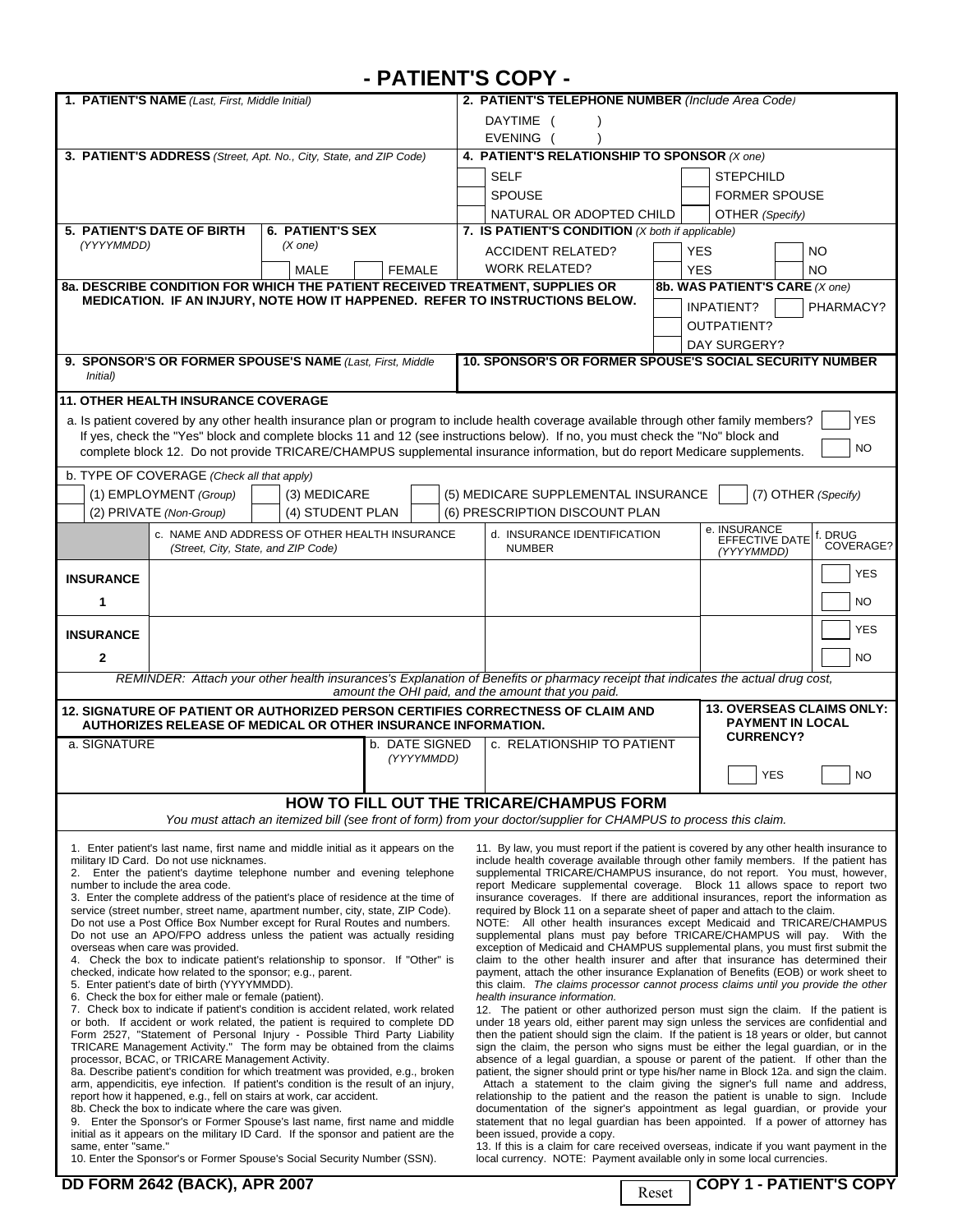### **TRICARE DoD/CHAMPUS MEDICAL CLAIM PATIENT'S REQUEST FOR MEDICAL PAYMENT**

*OMB No. 0720-0006 OMB approval expires August 31, 2018*

**PRIVACY ACT STATEMENT AUTHORITY:** 44 U.S.C. 3101; 10 U.S.C. 1079 and 1086; 38 U.S.C. 1781; E.O. 9397. PRINCIPAL PURPOSE(S): To evaluate eligibility for medical care provided by civilian sources and to issue payment upon establishment of eligibility and determination that the services/supplies received are authorized by law. **ROUTINE USE(S):** Information from claims and related documents may be given to the Department of Health and Human Services and/or the Department of Homeland Security consistent with their statutory administrative responsibilities under CHAMPUS; to the Department of Justice for representation of the Secretary of Defense in civil actions; to the Internal Revenue Service and private collection agencies in connection with recoupment claims; and to Congressional offices in response to inquiries made at the request of the person to whom a record pertains. Appropriate disclosures may be made to other federal, state, local, foreign government agencies, private business entities, and individual providers of care, on matters relating to entitlement, claims adjudication, fraud, program abuse, utilization review, quality assurance, peer review, program integrity, third-party liability, coordination of benefits, and civil and criminal litigation related to the operation of CHAMPUS. **DISCLOSURE:** Voluntary; however, failure to provide information will result in delay in payment or may result in denial of claim. **IMPORTANT - READ CAREFULLY** Federal Laws (18 U.S.C. 287 and 1001) provide for criminal penalties for knowingly submitting or making any false, fictitious or fraudulent statement or claim in any matter within the jurisdiction of any department or agency of the United States. Examples of fraud include situations in which ineligible persons knowingly use an unauthorized Identification Card in filing of a CHAMPUS claim; or where providers submit claims for treatment, supplies or equipment not rendered to, or used for TRICARE DoD/CHAMPUS beneficiaries; or where a participating provider bills the beneficiary/patient (or The public reporting burden for this collection of information, 0720-0005, is estimated to average 15 minutes per response, including the time for reviewing instructions, searching existing data<br>sources, gathering and main does not display a currently valid OMB control number. **PLEASE DO NOT RETURN YOUR COMPLETED FORM TO THE ABOVE ORGANIZATION. RETURN COMPLETED FORM TO THE APPROPRIATE CLAIMS PROCESSOR. IF YOU DO NOT KNOW WHO YOUR CLAIMS PROCESSOR IS, CONTACT A BENEFICIARY COUNSELING AND ASSISTANCE COORDINATOR (BCAC) OR TRICARE MANAGEMENT ACTIVITY (303) 676-3400.**

## **INCOMPLETE CLAIM FORMS WILL DELAY PAYMENT**

sponsor) for amounts over the CHAMPUS-determined allowable charge; or where a beneficiary/patient (or sponsor) fails to disclose other medical

**NONAVAILABILITY STATEMENT REQUIREMENTS:** If the patient resides within the catchment area of a Military Treatment Facility (MTF) (generally within a 40-mile radius of the MTF), you will need to obtain a Nonavailability Statement (NAS) from the MTF for a hospital admission for mental health that is not a bona fide emergency. Without a necessary NAS your claim will be denied.

### **\* \* \* \* \* \***

**ITEMIZED BILL:** Ask your provider to complete the HCFA Form 1500 for you. If the provider refuses, complete this form and attach an itemized bill which must be on the provider's billing letterhead. The bill must contain the following information:

- 1. Doctor's or provider's name/address (the one that actually provided your care). If there is more than one provider on the bill, circle his/her name;
- 2. Date of each service;

benefits or health insurance coverage.

- 3. Place of each service;
- 4. Description of each surgical or medical service or supply furnished;
- 5. Charge for each service;
- 6. The diagnosis should be included on the bill. If not, make sure that you've completed block 8a on the form.

**DRUGS:** Prescription claims require the name of the patient; the name, strength, date filled, days supply, quantity dispensed, and price of each drug; NDC for each drug if available; the prescription number of each drug; the name and address of the pharmacy; and the name and address of the prescribing physician. Billing statements showing only total charges, or canceled checks, or cash register and similar type receipts are not acceptable as itemized statements, unless the receipt provides detailed information required above.

**\* \* \* \* \* \* TIMELY FILING REQUIREMENTS:** All claims must be filed no later than one year after the services are provided; or for inpatient care, one year from the date of discharge. If a claim is returned for additional information, it must be resubmitted by the filing deadiline, or within 90 days of the notice -whichever date is later.

#### **\* \* \* \* \* \***

**WHERE TO OBTAIN ADDITIONAL FORMS:** You may obtain additional claim forms from your claims processor, the TRICARE Service Center at the nearest military treatment facility or TRICARE Management Activity, 16401 E. Centretech Pkwy., Aurora, CO 80011-9066.

### **\* \* \* REMINDER \* \* \***

Before submitting your claim to the claims processor be sure that you have:

- 1. **Completed all 12 blocks on the form.** *If not signed, the claim will be returned.*
- 2. Verified that the sponsor's SSN is correct.
- 3. Attached your provider's or supplier's bill which specifically identifies the doctor/supplier that provided your care.
- 4. Attached an Explanation of Benefits if there is other health insurance, Medicare, or Medicare supplemental insurance.
- 5. Obtained a Nonavailability Statement if required (see information above).
- 6. Attached DD Form 2527, "Statement of Personal Injury Possible Third Party Liability TRICARE Management Activity" if accident or work related. See instruction number 7 on reverse side.
- 7. Ensured that patient's name, sponsor's name and sponsor's SSN are on all attachments.
- 8. Made a copy of this claim and attachments for your records.